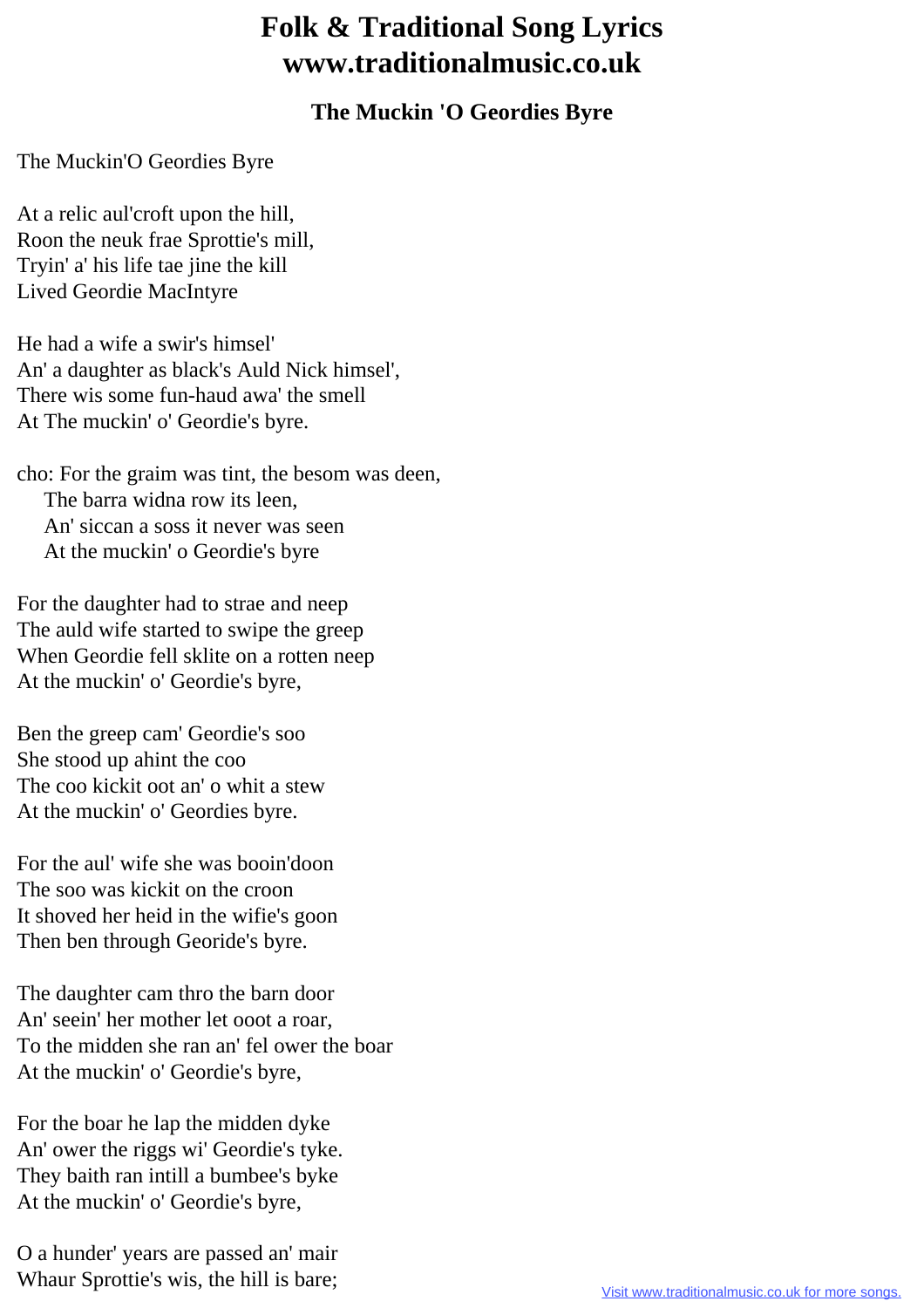The croft's awa' sae ye'll see nae mair At the muckin' o' Geordie's byre

His folks a' deid an' awa' lang syne-In case his memory we should tyne, Whistle this tune tae keep ye in min' At the muckin' o' Geordie's byre-

Notes:This exellent comic song has a long and rather complicated history.Steinhouse refers to a "humoruous but vulgar ballad" of about 1700 about a young lady of rank who fell in love with one of her father's tenants and married him. This is presumably the song of which a fragment is preserved in Herd's collection (1769 vol. II p.201) The first verse goes:

The mucking of geordie's byre And shooling the grupe sae clean Has gardme weit my cheek And greet with baith my een

In August 1793 Robert Burns wrote to George Thomas."Another favorite air of mine is: The Muckin'O'Geordie's Byre. When sung slow with expression, I have wished that it had better poetry-that I have endeavored to supply." The result was hardly one of his more felicitous efforts. There can be little doubt that the old "Vulgar ballad" contains better poetry than Burn's sentimental ditty.

Burns alas, was not the only poet to try his hadn at "mucking" the byre James Tytler, the noted publicist and aeronaut did likewise, and likewise landed in the midden. His gormless version (Scots Musical Museum Vol. I No.96) has lines of ineffable bathos:

"I listen'd with pleasure to Jenny, While mournfully singing this song..."

The 18th century history of The Muckin o Geordies Byre is in fact an early example of the sort of "improvement" and "purification"(ie pseudo-genteel revamping) which Paisley poets like Tannahill and Thomas Lyle were to specialise in, and it is sad to have to list Burns as one of the candidates for inclusion in "the stuffed owl"

Luckily the present century has seen a reaction against all this bilious mawkishness.The version Jimmy MacBeath sings here is now regaded up and down the North-East as "his" version. It's comparatively modern. It was made popular between the wars by the professional entertainer Willie Kemp who sang it up and down the country at "bothy night" concerts and recorded it on a Beltona 78 record. A slightly different version was put into currency by anothe-popular "stage" bothy singer--George Morris of Old Meldrum (Both these performers laid claim to the title- at present held by Jimmy himself-of "King of the Cornkisters") Their version is probably